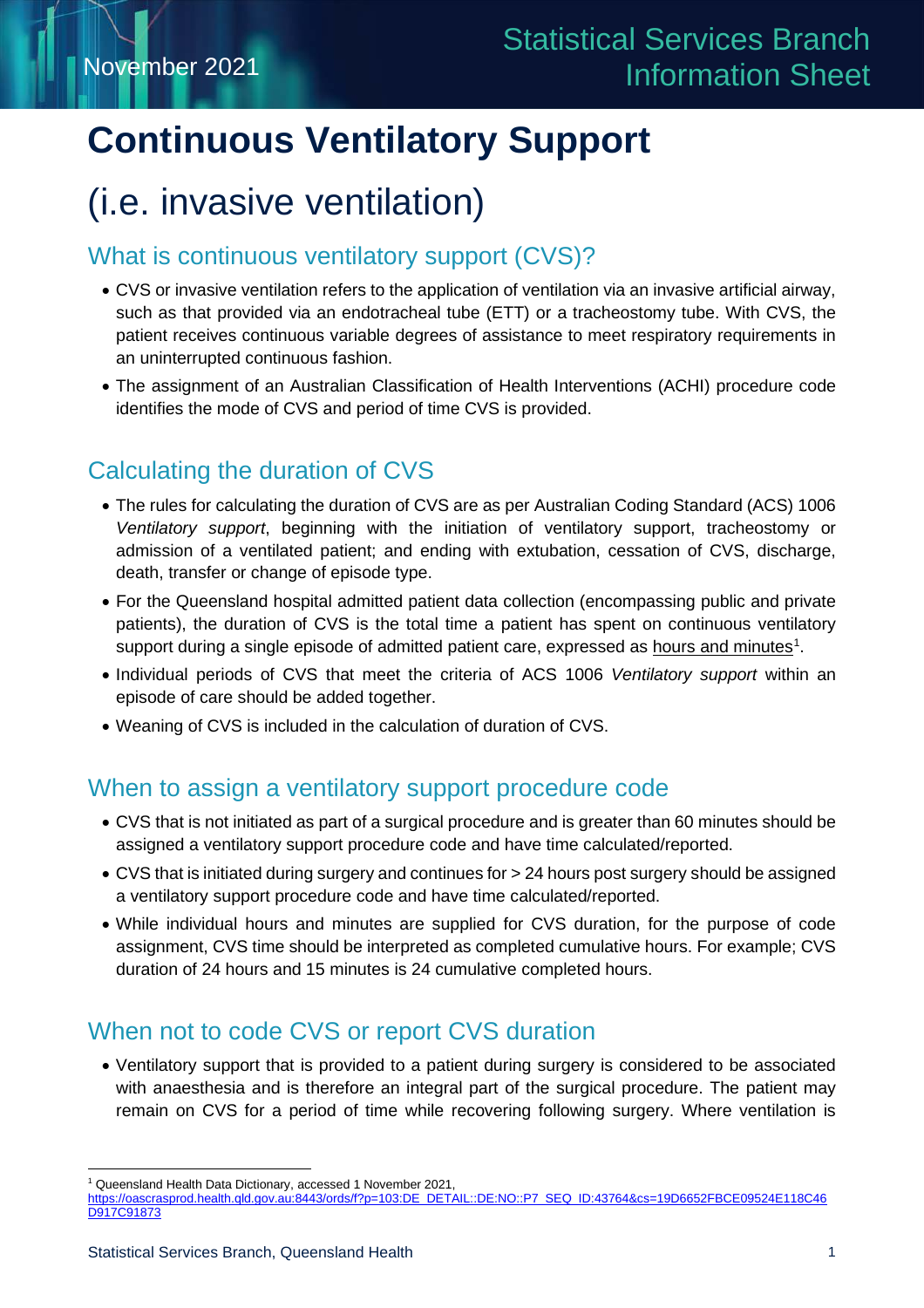initiated during surgery and continues for **≤ 24 hours post surgery**, the time should not be reported and a ventilatory support procedure code should not be assigned.

- For CVS where the duration is < 1 hour do not assign a ventilatory support procedure code or reported CVS duration. This includes where CVS ceases due to extubation, discharge, death, transfer or change of episode type.
- Ventilation (for example intermittent positive-pressure ventilation (IPPV) or intermittent positive-pressure breathing (IPPB)) administered for resuscitation of a newborn at birth should not be coded.

### Where and how is CVS data used?

CVS data is used for many purposes including performance reporting, morbidity and mortality reviews, Activity Based Funding, resource planning and service utilisation.



\*Note: Scenario 6 - Where the event meets the ACS 1006 *Ventilatory support* criteria for calculation and coding of CVS, assign the ACHI procedure code, and calculate and report the CVS time. If there is a further period of CVS that is provided for < 1 hour prior to transfer to another facility, do not include the pre-transfer CVS time in the ACHI procedure code duration or calculation and reporting of total CVS time (hours and minutes).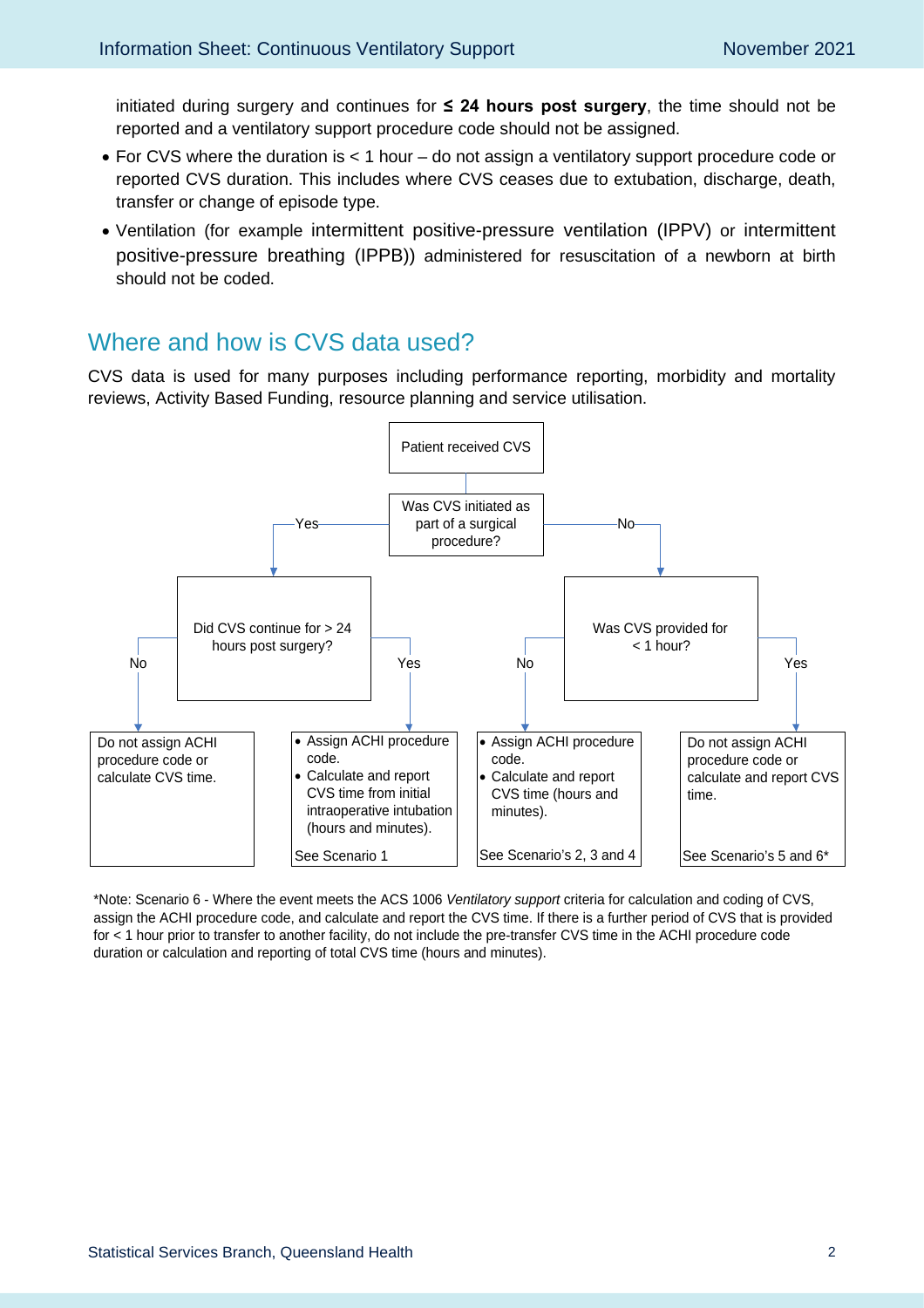#### **Scenario 1**

A patient is admitted for a surgical procedure. On the day of admission (Day 1), the patient is intubated and CVS commenced as part of the surgical procedure at 11.00 hrs. The surgical procedure is completed at 13.00 hrs and the patient is transferred to the Intensive Care Unit with CVS continuing. CVS continues overnight and the patient is extubated (CVS ceasing) at 14.30 hrs on Day 2. As the patient received ventilatory support for > 24 hours post operatively (Day 2: 14.30 hrs minus Day 1: 13.00 hrs = 25.30), the total CVS time (Day 2: 14.30 hrs minus Day 1: 11.00 hrs = 27.30) and associated ventilatory support procedure code (13882-01 [569] *Management of continuous ventilatory support, > 24 and < 96 hours*) should be recorded and reported.



#### **Scenario 2**

A patient is admitted at 10.00 hrs. At 11.00 hrs, the patient's condition suddenly deteriorates and continuous ventilatory support (CVS) is commenced. The patient's condition improves and the patient is extubated (CVS ceased) at 13.00 hrs. The total CVS time of 2 hours (13.00 hrs minus 11.00 hrs) and associated ventilatory support procedure code (13882-00 [569] *Management of continuous ventilatory support, ≤ 24 hours*) should be recorded and reported.



#### **Scenario 3**

A patient is admitted at 10.00 hrs in a serious condition and requires urgent surgery. At 11.00 hrs, prior to going to surgery, the patient's condition suddenly deteriorates with intubation and ventilatory support required. While being provided ventilatory support, the patient is transferred to the operating theatre with a surgical procedure commencing at 11.30 hrs. The surgical procedure is completed at 12.30 hrs and the patient is extubated (CVS ceased). As ventilatory support commenced prior to the surgical procedure, the CVS time 1 hour and 30 minutes (12.30 hrs minus 11.00 hrs) and associated ventilatory support procedure code (13882-00 [569] *Management of continuous ventilatory support, ≤ 24* hours) should be recorded and reported.